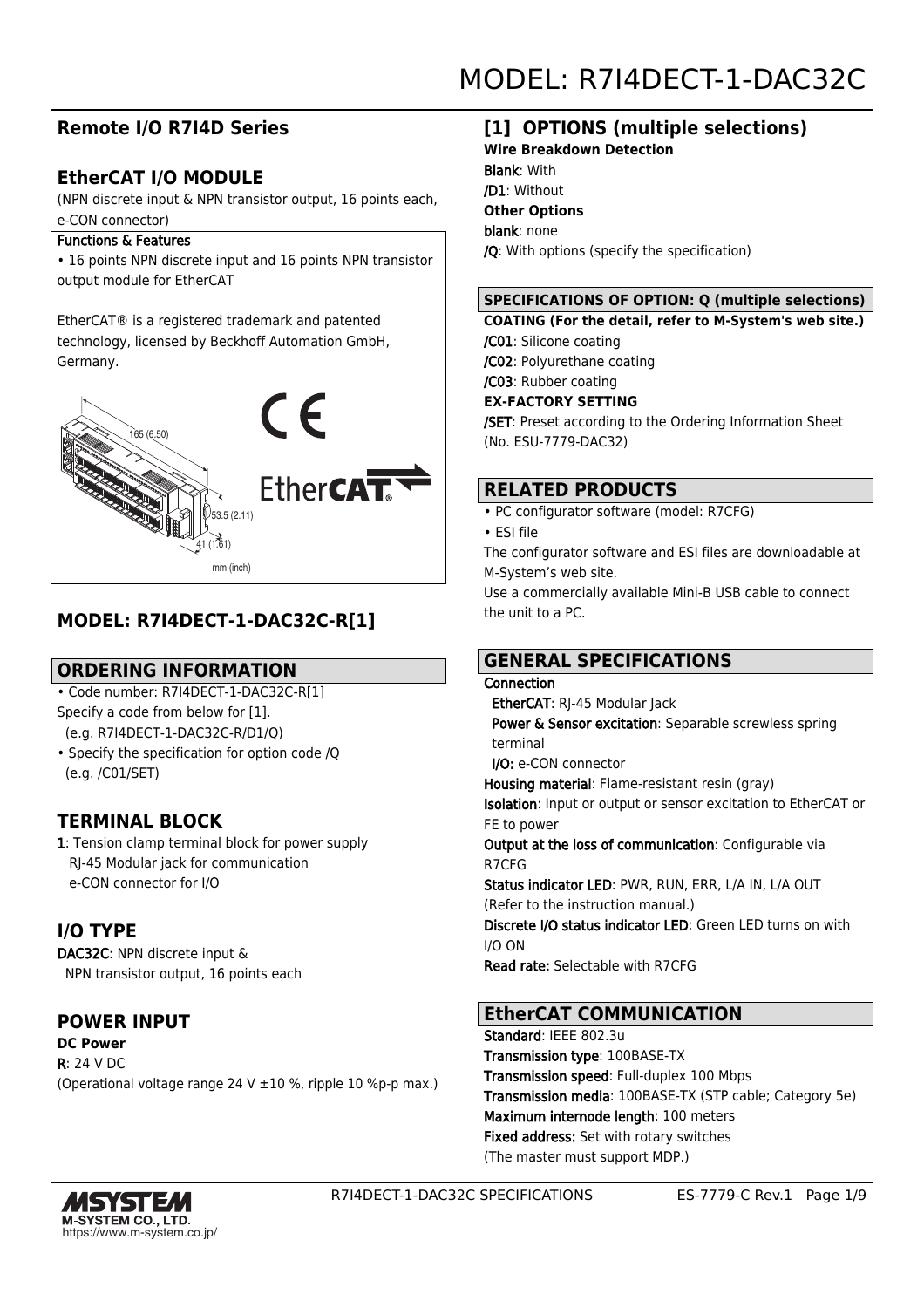## **INPUT SPECIFICATIONS**

Common: Positive common (NPN) per 16 points Maximum inputs applicable at once: No limit (at 24 V DC) Sensor excitation: 24 V DC  $\pm 10$  %; ripple 5 %p-p max., ≤ 5 A (including discrete input load charge); rated current 8 A

ON voltage / current:  $\geq$  15 V DC (X0 through XF to +24V) / ≥ 3.5 mA

OFF voltage / current:  $\leq$  5 V DC (X0 through XF to +24V) /  $\leq$ 1.0 mA

Input current:  $\leq$  5.5 mA per point at 24 V DC Input resistance: Approx. 4.4 kΩ ON delay:  $\leq 0.5$  msec. OFF delay:  $\leq 0.5$  msec.

## **OUTPUT SPECIFICATIONS**

Common: Negative common (NPN) per 16 points Maximum outputs applicable at once: No limit (at 24 V DC) Sensor Excitation: 24 V DC ±10 %, ripple 5 %p-p max., ≤ 5 A (including discrete output load charge); rated current 8 A

Rated output current: 0.2 A per point, 3.2 A per common Residual voltage:  $\leq 1.2$  V

#### Leakage current:

With wire breakdown detection:  $\leq 0.7$  mA Without wire breakdown detection:  $\leq 0.1$  mA

ON delay:  $\leq 0.2$  msec.

OFF delay:  $\leq 0.5$  msec.

Overload current protection function: Turns OFF the outputs when overcurrent is detected

Overheat protection function: Turns OFF the outputs when overheat is detected

Diagnostic function: When the overcurrent, overheat and open load (disconnection) are detected, notifies to the status bit of upper input area. Refer to the users manual for details

Note: Status is disabled with option code: /D1 (without wire breakdown detection).

(When driving an inductive load, connect a diode in parallel with the load.)

### **INSTALLATION**

Current consumption: Approx. 60 mA (rated current 8 A) Operating temperature: -10 to +55°C (14 to 131°F) **Storage temperature:** -20 to  $+65^{\circ}$ C (-4 to  $+149^{\circ}$ F) Operating humidity: 30 to 90 %RH (non-condensing) Atmosphere: No corrosive gas or heavy dust Mounting: Surface or DIN rail (35 mm rail) Weight: 180 g (0.40 lb)

#### **PERFORMANCE**

Insulation resistance: ≥ 100 MΩ with 500 V DC Dielectric strength: 1500 V AC @ 1 minute (input or output or sensor excitaion toEtherCAT or FE to power)

#### **STANDARDS & APPROVALS**

#### EU conformity:

EMC Directive EMI EN 61000-6-4 EMS EN 61000-6-2 RoHS Directive

## **FUNCTIONS**

#### ■ WIRE BREAKDOWN DETECTION

The function to notifies to the status bit of upper input area in case of open load (disconnection) of discrete output is detected.

Connect output load under 10 kΩ.

Pull-down resister is mounted to detect disconnection so weak leakage current flows even when the output is OFF. Status bit is disabled and pull-down resister is not mounted with option code: /D1 (withourt wire breakdown detection).

### **PC CONFIGURATOR**

The following parameters can be set with using PC Configurator Software (model: R7CFG) Refer to the users manual for the R7CFG for detailed operation of the software program.

#### ■ **CHANNEL INDIVIDUAL SETTING**

| <b>PARAMETER</b> | <b>SETTING RANGE</b>                 | <b>DEFAULT</b> |
|------------------|--------------------------------------|----------------|
| Unused setting   | CH enabled, CH disabled   CH enabled |                |
| (output only)    |                                      |                |

#### ■ **CHANNEL BATCH SETTING**

| <b>PARAMETER</b> | <b>SETTING RANGE</b> | <b>DEFAULT</b> |
|------------------|----------------------|----------------|
| Read cycle       | 1 msec., 5 msec.,    | 10 msec.       |
|                  | 10 msec., 20 msec.,  |                |
|                  | 50 msec., 70 msec.,  |                |
|                  | 100 msec., 200 msec. |                |
| Output at        | Output hold,         | Output hold    |
| communication    | Output clear         |                |
| error            |                      |                |

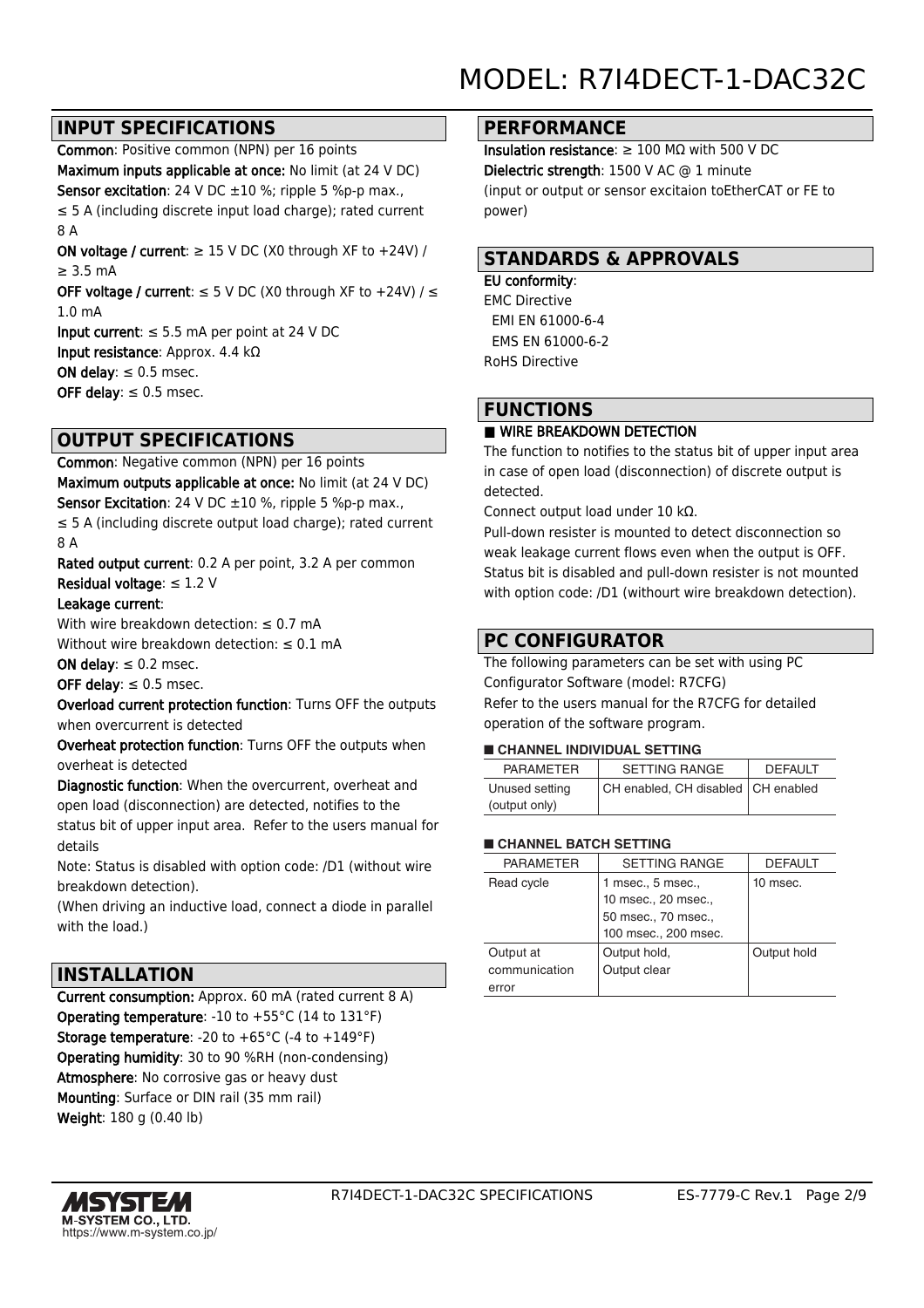# MODEL: R7I4DECT-1-DAC32C



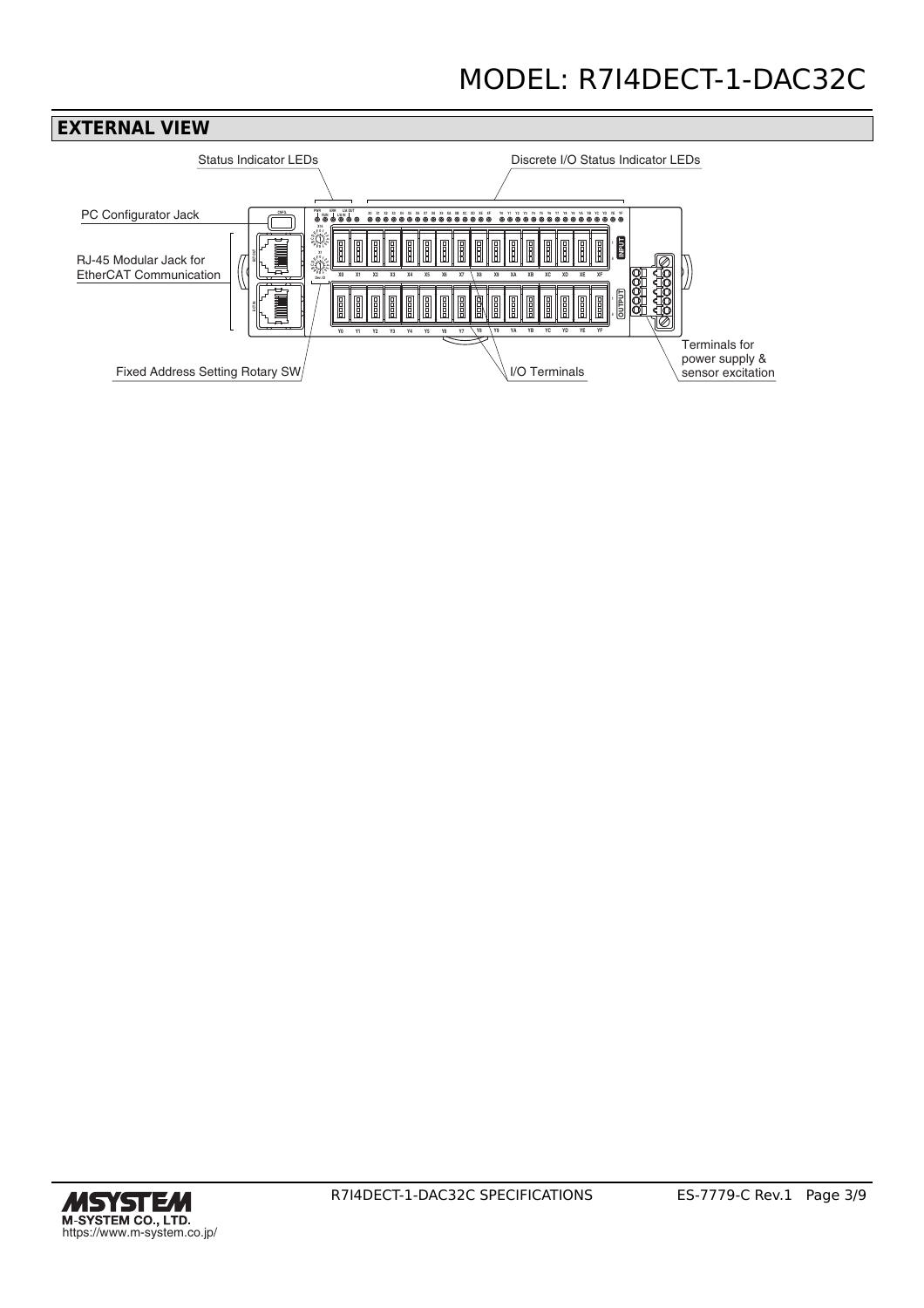#### **TERMINAL ASSIGNMENTS**

#### • **e-CON connector**

**Recommended cable connector**: 37104-( )-000FL (3M Company) (The cable connector is not included in the package.

Specify wire size instead of ( ); refer to the specifications of the product.)



| <b>PIN</b><br>No. |                | ID             | <b>FUNCTION</b> | <b>PIN</b><br>No. |                         | ID             | <b>FUNCTION</b> |
|-------------------|----------------|----------------|-----------------|-------------------|-------------------------|----------------|-----------------|
|                   |                |                |                 |                   |                         |                |                 |
| X <sub>0</sub>    | 1              | $+24V$         | <b>24V DC</b>   | X8                | 1                       | $+24V$         | <b>24V DC</b>   |
|                   | 2              | <b>NC</b>      | Unused          |                   | 2                       | <b>NC</b>      | Unused          |
|                   | 3              | <b>GND</b>     | 0V              |                   | 3                       | <b>GND</b>     | 0V              |
|                   | 4              | X <sub>0</sub> | Intput 0        |                   | 4                       | X <sub>8</sub> | Input 8         |
| X1                | 1              | $+24V$         | 24V DC          | X9                | 1                       | $+24V$         | <b>24V DC</b>   |
|                   | 2              | <b>NC</b>      | Unused          |                   | $\overline{2}$          | <b>NC</b>      | Unused          |
|                   | 3              | <b>GND</b>     | 0V              |                   | 3                       | <b>GND</b>     | 0V              |
|                   | 4              | X1             | Input 1         |                   | 4                       | X <sub>9</sub> | Input 9         |
| X <sub>2</sub>    | 1              | $+24V$         | 24V DC          | XA                | 1                       | $+24V$         | <b>24V DC</b>   |
|                   | 2              | <b>NC</b>      | Unused          |                   | 2                       | <b>NC</b>      | Unused          |
|                   | 3              | <b>GND</b>     | 0V              |                   | 3                       | <b>GND</b>     | 0V              |
|                   | 4              | X2             | Input 2         |                   | 4                       | XA             | Input 10        |
| X <sub>3</sub>    | 1              | $+24V$         | <b>24V DC</b>   | <b>XB</b>         | 1                       | $+24V$         | <b>24V DC</b>   |
|                   | $\overline{2}$ | <b>NC</b>      | Unused          |                   | $\overline{c}$          | <b>NC</b>      | Unused          |
|                   | 3              | <b>GND</b>     | 0V              |                   | 3                       | <b>GND</b>     | 0V              |
|                   | 4              | X <sub>3</sub> | Input 3         |                   | 4                       | XB             | Input 11        |
| X4                | 1              | $+24V$         | 24V DC          | <b>XC</b>         | 1                       | $+24V$         | 24V DC          |
|                   | 2              | <b>NC</b>      | Unused          |                   | 2                       | <b>NC</b>      | Unused          |
|                   | 3              | <b>GND</b>     | 0V              |                   | 3                       | <b>GND</b>     | 0V              |
|                   | 4              | X4             | Input 4         |                   | 4                       | <b>XC</b>      | Input 12        |
| X <sub>5</sub>    | 1              | $+24V$         | <b>24V DC</b>   | <b>XD</b>         | 1                       | $+24V$         | <b>24V DC</b>   |
|                   | $\overline{c}$ | <b>NC</b>      | Unused          |                   | 2                       | <b>NC</b>      | Unused          |
|                   | 3              | <b>GND</b>     | 0V              |                   | 3                       | <b>GND</b>     | 0V              |
|                   | 4              | X <sub>5</sub> | Input 5         |                   | 4                       | <b>XD</b>      | Input 13        |
| X <sub>6</sub>    | $\mathbf{1}$   | $+24V$         | 24V DC          | <b>XE</b>         | 1                       | $+24V$         | 24V DC          |
|                   | 2              | <b>NC</b>      | Unused          |                   | 2                       | <b>NC</b>      | Unused          |
|                   | 3              | <b>GND</b>     | 0V              |                   | 3                       | <b>GND</b>     | 0V              |
|                   | 4              | X <sub>6</sub> | Input 6         |                   | 4                       | XE             | Input 14        |
| X7                | 1              | $+24V$         | 24V DC          | <b>XF</b>         | 1                       | $+24V$         | <b>24V DC</b>   |
|                   | $\overline{2}$ | <b>NC</b>      | Unused          |                   | $\overline{2}$          | <b>NC</b>      | Unused          |
|                   | 3              | <b>GND</b>     | 0V              |                   | 3                       | <b>GND</b>     | 0V              |
|                   | 4              | X7             | Input 7         |                   | $\overline{\mathbf{4}}$ | <b>XF</b>      | Input 15        |

| <b>PIN</b><br>No. |                         | ID             | <b>FUNCTION</b> | PIN<br>No. |                          | ID        | <b>FUNCTION</b> |
|-------------------|-------------------------|----------------|-----------------|------------|--------------------------|-----------|-----------------|
| Y0                | 1                       | $+24V$         | 24V DC          | Y8<br>1    |                          | $+24V$    | 24V DC          |
|                   | $\overline{2}$          | <b>NC</b>      | Unused          |            | 2                        | <b>NC</b> | Unused          |
|                   | 3                       | <b>NC</b>      | Unused          |            | 3                        | <b>NC</b> | Unused          |
|                   | 4                       | Y <sub>0</sub> | Output 0        |            | $\overline{\mathcal{L}}$ | Y8        | Output 8        |
| Y1                | 1                       | $+24V$         | 24V DC          | Y9         | 1                        | $+24V$    | 24V DC          |
|                   | $\overline{2}$          | <b>NC</b>      | Unused          |            | $\overline{2}$           | <b>NC</b> | Unused          |
|                   | 3                       | <b>NC</b>      | Unused          |            | 3                        | <b>NC</b> | Unused          |
|                   | 4                       | Y1             | Output 1        |            | $\overline{\mathcal{L}}$ | Y9        | Output 9        |
| Y2                | $\mathbf{1}$            | $+24V$         | <b>24V DC</b>   | YA         | 1                        | $+24V$    | <b>24V DC</b>   |
|                   | $\overline{2}$          | <b>NC</b>      | Unused          |            | $\overline{2}$           | <b>NC</b> | Unused          |
|                   | 3                       | <b>NC</b>      | Unused          |            | 3                        | <b>NC</b> | Unused          |
|                   | 4                       | Y2             | Output 2        |            | 4                        | YA        | Output 10       |
| Y3                | $\mathbf{1}$            | $+24V$         | <b>24V DC</b>   | YB         | 1                        | $+24V$    | <b>24V DC</b>   |
|                   | 2                       | <b>NC</b>      | Unused          |            | $\overline{c}$           | <b>NC</b> | Unused          |
|                   | 3                       | <b>NC</b>      | Unused          |            | 3                        | <b>NC</b> | Unused          |
|                   | 4                       | Y3             | Output 3        |            | $\overline{\mathbf{4}}$  | YB        | Output 11       |
| Y4                | $\mathbf{1}$            | $+24V$         | <b>24V DC</b>   | YC         | 1                        | $+24V$    | <b>24V DC</b>   |
|                   | $\overline{2}$          | <b>NC</b>      | Unused          |            | $\overline{2}$           | <b>NC</b> | Unused          |
|                   | 3                       | <b>NC</b>      | Unused          |            | 3                        | <b>NC</b> | Unused          |
|                   | 4                       | Y4             | Output 4        |            | 4                        | YC        | Output 12       |
| Y <sub>5</sub>    | $\overline{1}$          | $+24V$         | <b>24V DC</b>   | YD         | $\mathbf{1}$             | $+24V$    | <b>24V DC</b>   |
|                   | $\overline{2}$          | <b>NC</b>      | Unused          |            | $\overline{c}$           | <b>NC</b> | Unused          |
|                   | 3                       | <b>NC</b>      | Unused          |            | 3                        | <b>NC</b> | Unused          |
|                   | 4                       | Y <sub>5</sub> | Output 5        |            | 4                        | YD        | Output 13       |
| Y6                | $\mathbf{1}$            | $+24V$         | <b>24V DC</b>   | YE         | 1                        | $+24V$    | <b>24V DC</b>   |
|                   | $\overline{2}$          | <b>NC</b>      | Unused          |            | $\overline{2}$           | <b>NC</b> | Unused          |
|                   | 3                       | <b>NC</b>      | Unused          |            | 3                        | <b>NC</b> | Unused          |
|                   | $\overline{4}$          | Y <sub>6</sub> | Output 6        |            | 4                        | YE        | Output 14       |
| <b>Y7</b>         | 1                       | $+24V$         | 24V DC          | YF         | 1                        | $+24V$    | 24V DC          |
|                   | $\overline{2}$          | <b>NC</b>      | Unused          |            | $\overline{2}$           | <b>NC</b> | Unused          |
|                   | 3                       | <b>NC</b>      | Unused          |            | 3                        | <b>NC</b> | Unused          |
|                   | $\overline{\mathbf{4}}$ | Y7             | Output 7        |            | $\overline{\mathbf{4}}$  | YF        | Output 15       |

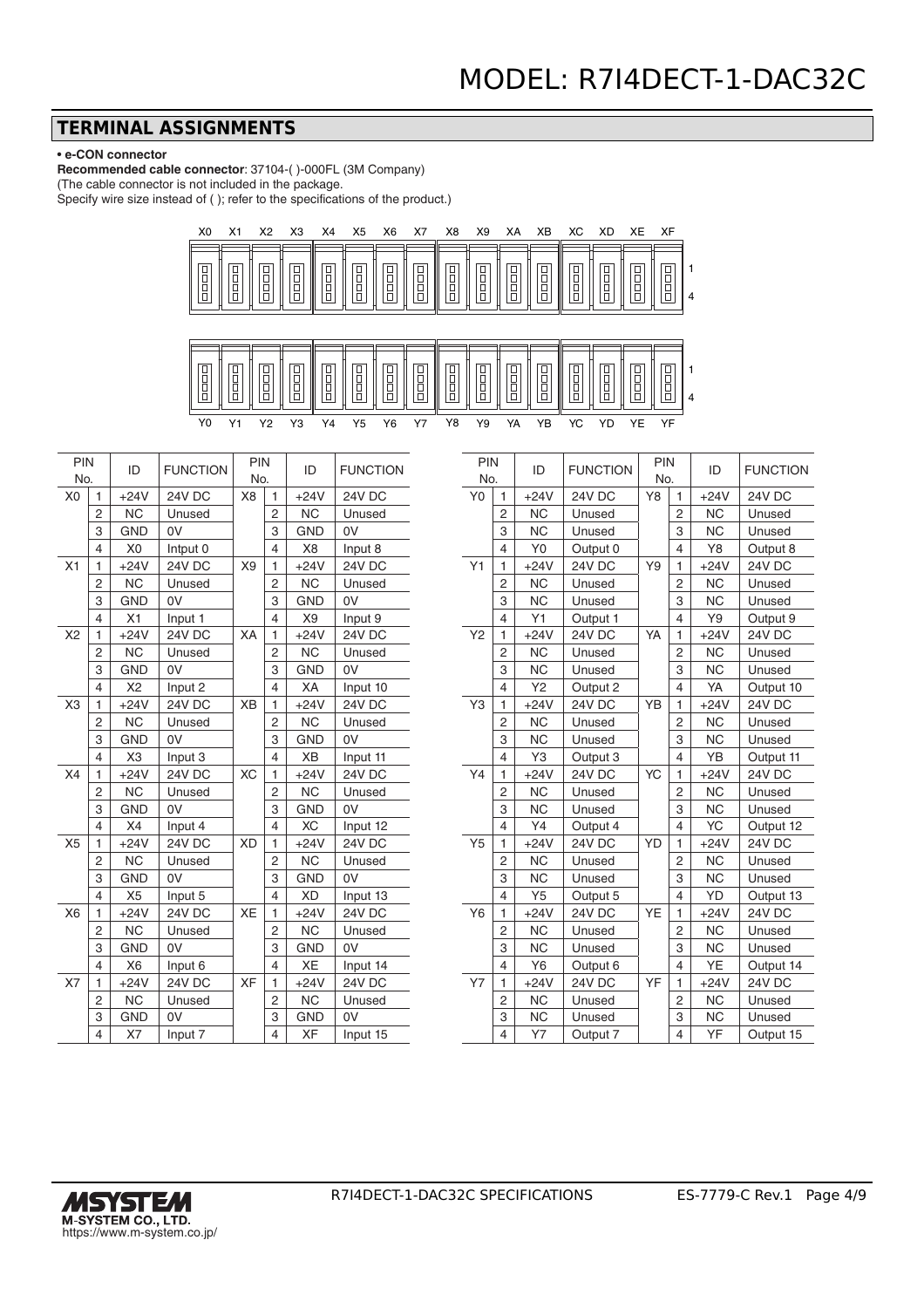#### ■ **POWER SUPPLY, SENSOR EXCITATION**

**Cable connector**: TFMC1,5 / 5–STF–3,5

 (Phoenix Contact) (included in the package) Applicable wire size: 0.2 - 1.5 mm<sup>2</sup>; stripped length 10 mm

#### **Recommended solderless terminal**

- AI0,25−10YE 0.25 mm2 (Phoenix Contact)
- AI0,34−10TQ 0.34 mm2 (Phoenix Contact)
- AI0,5−10WH 0.5 mm2 (Phoenix Contact)
- AI0,75−10GY 0.75 mm2 (Phoenix Contact)
- A1−10 1.0 mm2 (Phoenix Contact)
- A1,5−10 1.5 mm2 (Phoenix Contact)

| 2<br>3         |  |
|----------------|--|
| $\overline{5}$ |  |
|                |  |

| $1.$ PWR+    | <b>Power Supply</b>            |
|--------------|--------------------------------|
| 2. PWR-      | Power Supply                   |
| $3.$ FF      | Functional earth               |
| 4. SNSR.EXC+ | Sensor excitation              |
|              | 5. SNSR.EXC- Sensor excitation |

Note: The numbers marked on the connector have no relationship to the pin number of the unit.

Wire according to the instruction manual of the unit.

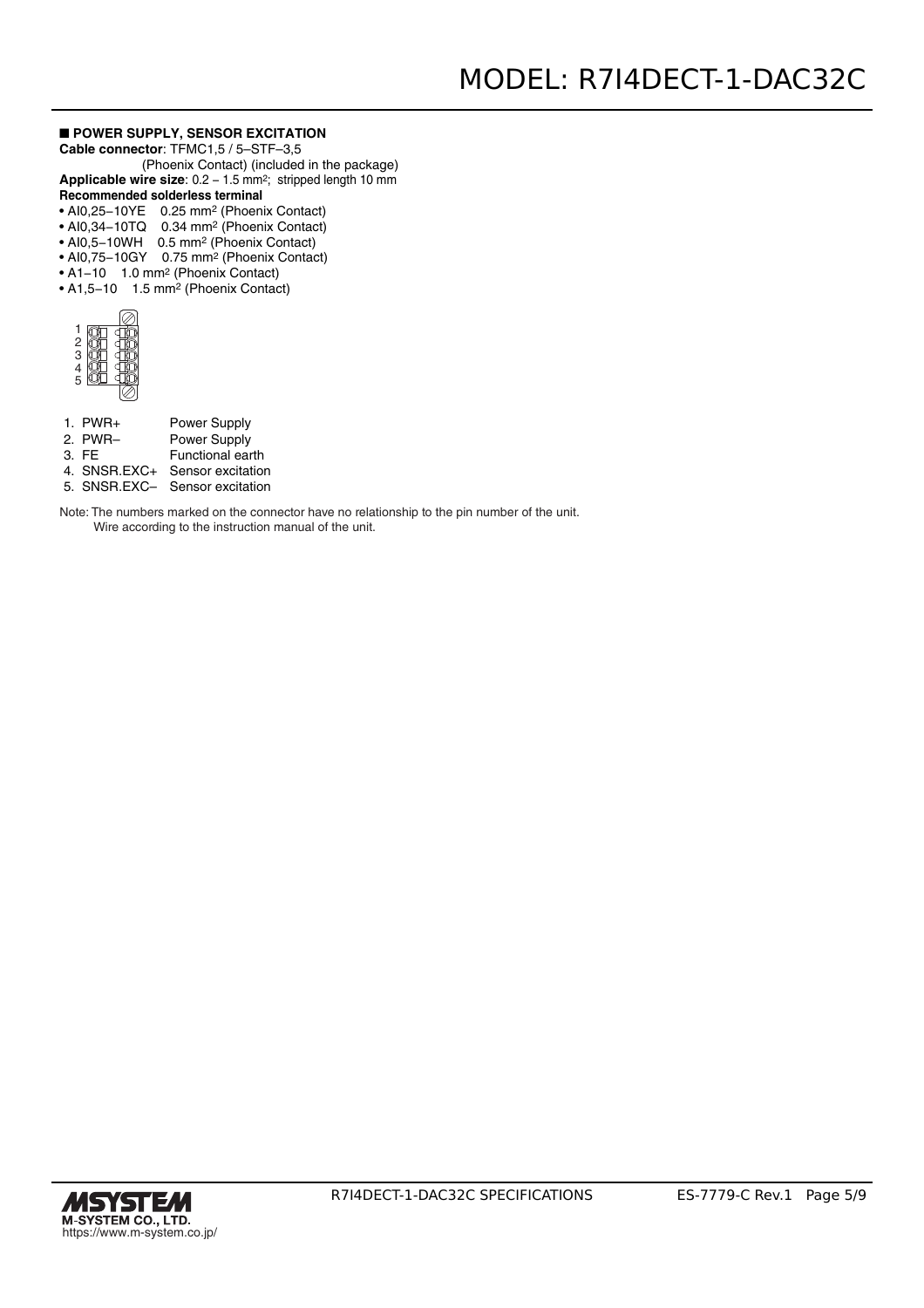### **RESPONSE TIME**

• Input module

Response time is time from when a step (0 to 100%) input signal is applied to the input module (slave) until when output from its communication CPU reaches 90% of the final value.

#### • Output module

Response time is time from when a step (0 to 100%) output signal is received by the communication CPU of the output module (slave) until when its output reaches 90% of the final value.

T<sub>COM</sub>: EtherCAT communication cycle set by the host device (master) (The cycle is determined in accordance with the system configuration and settings.)

 $T_{\text{NP}}$ : Input module response time  $\leq$  Delay time of input circuit (Ta) + read cycle (Tb) + Input internal processing time (Tc) (Communication cycle x 2)

T<sub>OUT</sub>: Output module response time  $\leq$  Delay time of output internal processing (Td) (communication cycle x 1) + 0 msec. (Te) + Delay time of output circuit (Tf)

ex.) When EtherCAT communication cycle: 1 msec. and delay time of output: ON,

Input module response time (T<sub>INP</sub>): Delay time of input circuit (0.5 msec.) + Read time (1 msec.) + Input internal processing time  $(1 \text{ msec. x } 2) = 3.5 \text{ [msec.]}$ 

Output module responce time(T<sub>OUT</sub>): Delay time of output internal processing (1 msec.) (communication cycle x 1) + 0 msec. + Delay time of output circuit (0.2 msec.) =  $1.2$  [msec.]



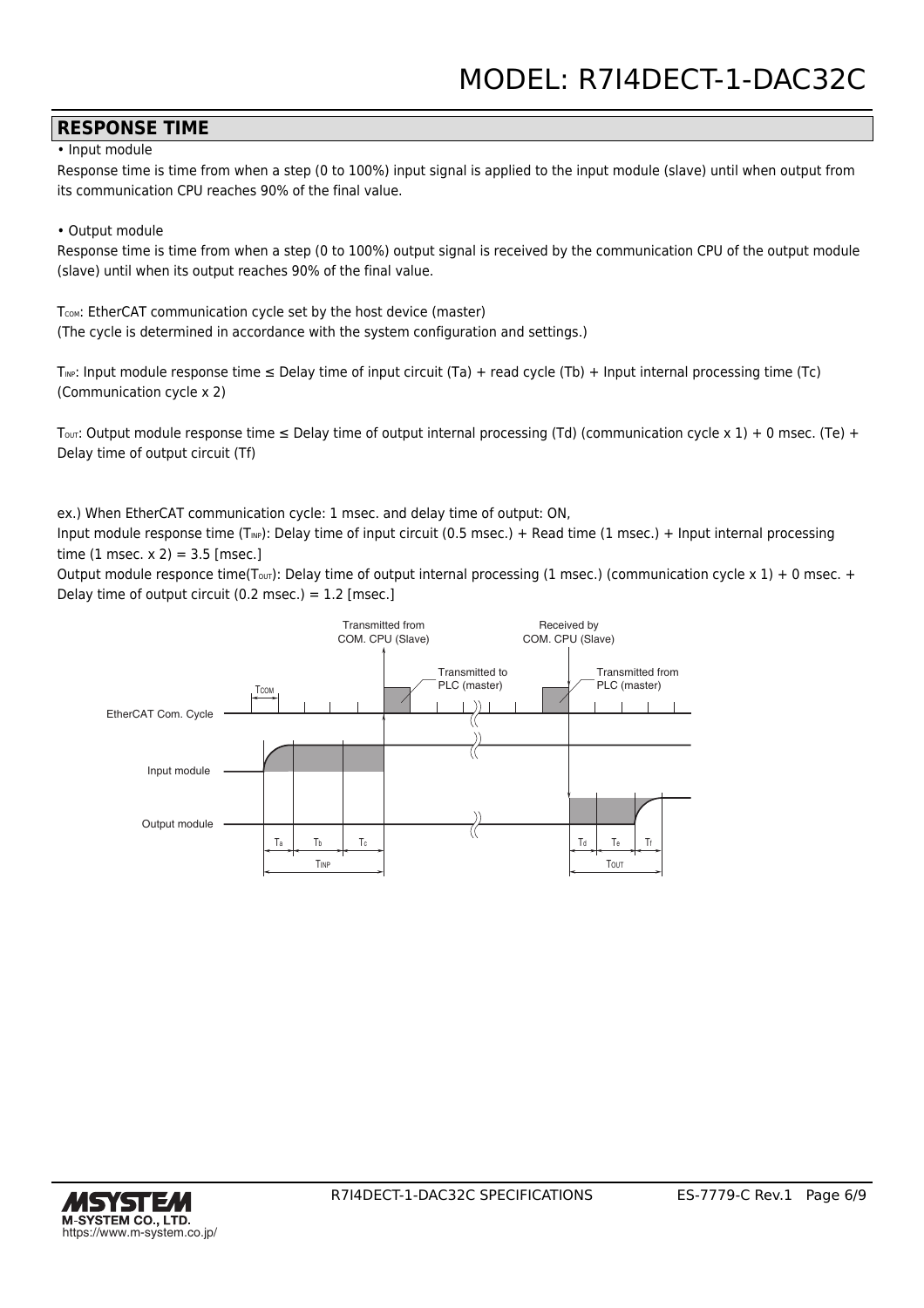## **I/O DATA DESCRIPTIONS**











0: OFF 1: ON

#### ■ **STATUS** (Input Area Object)



0 : Normal

1 : Detected the overcurrent/overheat and disconnection

Note: Status is disabled with option code /D1 (without wire breakdown detection).

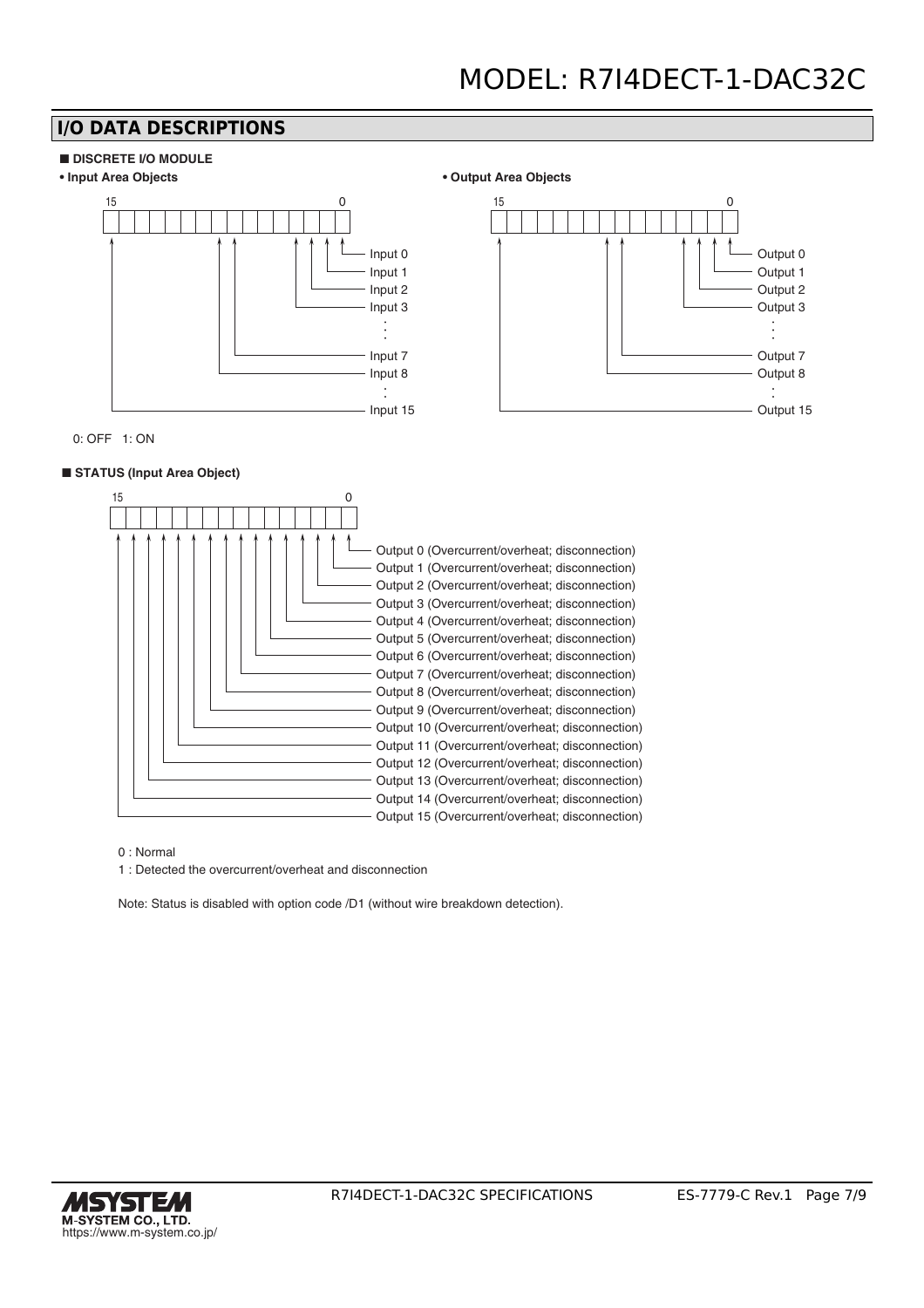# MODEL: R7I4DECT-1-DAC32C

## **EXTERNAL DIMENSIONS unit: mm [inch]**



## **MOUNTING REQUIREMENTS unit: mm [inch]**